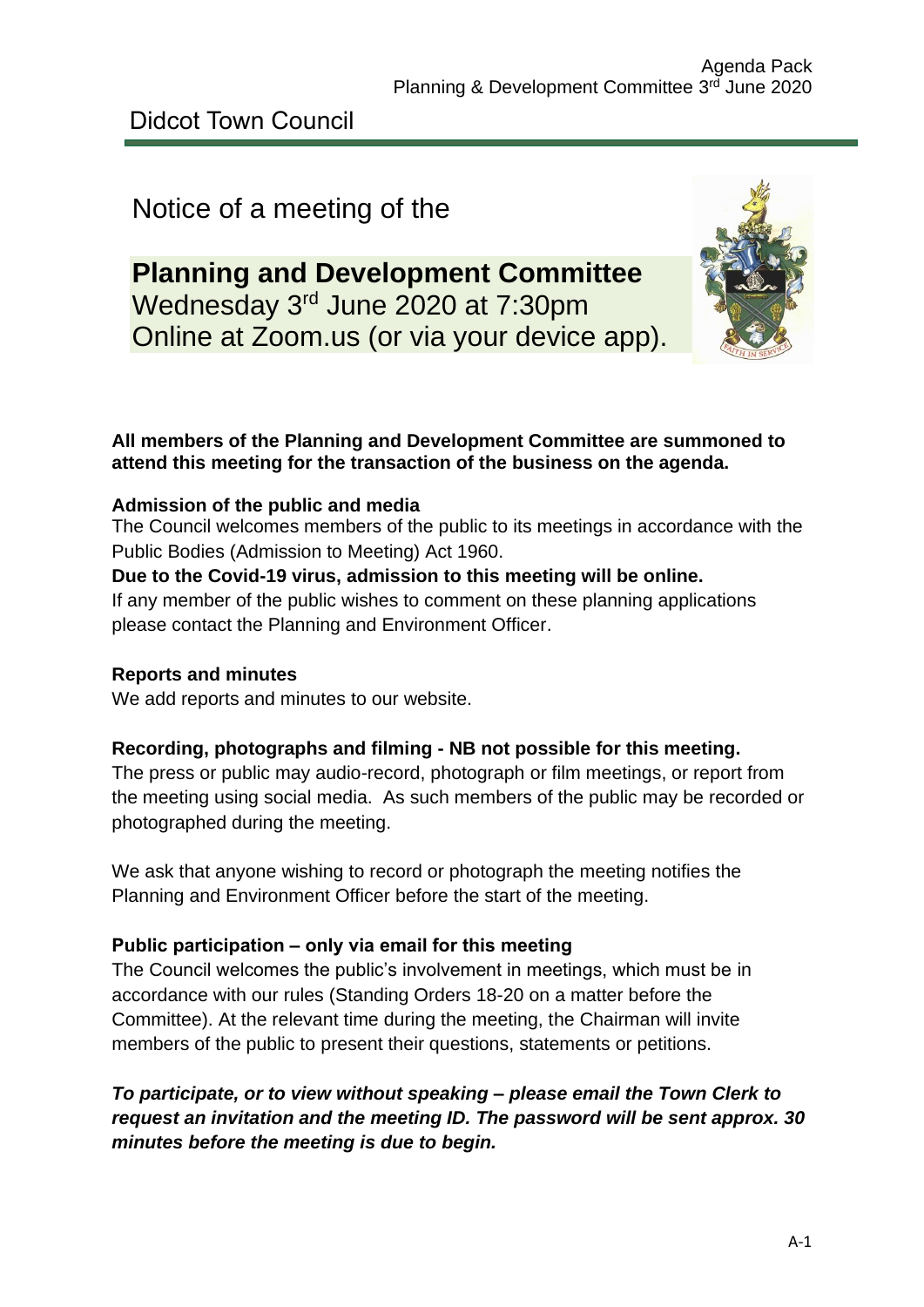To contact the Planning and Environment Officer, please email

### [Glangton@didcot.gov.uk.](mailto:Glangton@didcot.gov.uk)

### *For more details on how to join the meeting, please see overleaf.*

#### **How to join the meeting using zoom.us**

Should any member of the public wish to join the electronic meeting, please contact the Planning and Environment Officer by email [\(GLangton@Didcot.Gov.UK\)](mailto:GLangton@Didcot.Gov.UK).

You will be provided with instructions on how to join the meeting electronically. You will also need to sign up to a Zoom account, which is free. You should use your browser to find **zoom.us**, then simply follow the instructions to sign up. Should you wish to make a comment rather than attend, please email the Planning and Environment Officer or any Committee Member prior to the meeting.

# **AGENDA**

- 1. To receive apologies.
- 2. To receive declarations of interest Members should declare any interests they may have on any item on this agenda in accordance with Didcot Town Council's Code of Conduct.
- 3. To note the draft minutes of the meeting held via email on 13<sup>th</sup> May 2020.
- 4. Questions on the minutes as to the progress of any item (progress report).
- 5. To note Erection of 2 flats to be numbered: 172A and 172B Wantage Road.
- 6. To note Conversion of property known as: 208A Broadway to 3 flats to be known as: 208A, 208B and 208C Broadway.
- 7. To consider as listed: Planning Applications.
- 8. To note as listed: applications for certificates of lawful development.
- 9. To note as listed: planning applications approved.
- 10.To note as listed: planning applications refused.
- 11.To note as listed: planning applications withdrawn.
- 12.To note as listed: planning applications referred.

Theolence

Janet Wheeler, **Town Clerk** 28th May 2020

#### **Voting committee members**

Cllr Anthony Dearlove (Chair) Cllr Denise Macdonald (Vice-Chair) Cllr Paul Giesberg Cllr Melissa Mallows Cllr Pam Siggers Cllr Marie Walsh

### **Substitute committee members**

Cllr James Durman Cllr Axel Macdonald Cllr John Moody Cllr Amanda Sandiford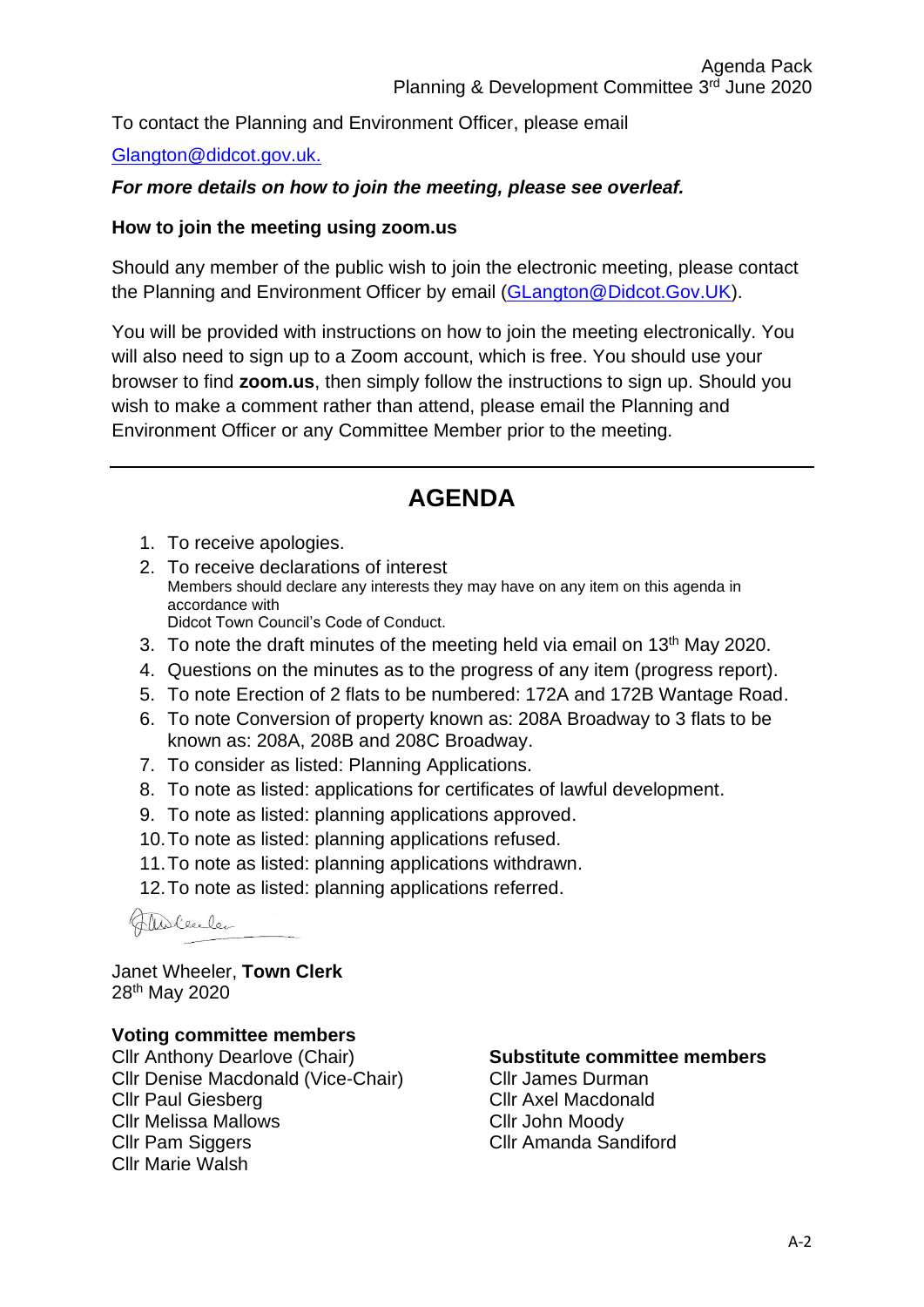## Didcot Town Council

## **Planning and Development Committee**

Wednesday 13<sup>th</sup> May 2020 By Zoomdue to the Covid-19 restrictions.

## **Minutes**



Note: These minutes are subject to approval as a true and correct record by the next meeting of this Committee.

#### **PRESENT:**

Councillors: A Dearlove

P Giesberg M Mallows D Macdonald P Siggers M Walsh

### **All members submitted responses by email to the Officer, who then collated these minutes.**

Officers: G Langton (Planning and Environment Officer) J Wheeler (Town Clerk)

#### Public Participation

Direct Public participation was not possible following the requirements for social distancing and pursuant of the Coronavirus Act 2020. No member of the public submitted comment by email.

**1.** To Elect the Chair of the Committee.

Cllr Macdonald, as the previous Chair of the Committee opened the meeting and, following his nomination, received at the Full Council meeting on the 4<sup>th</sup> May 2020, proposed Cllr Dearlove as the Chair of the Committee. This was seconded by Cllr Siggers and unanimously agreed.

**2.** To elect the Vice-Chair of the Committee.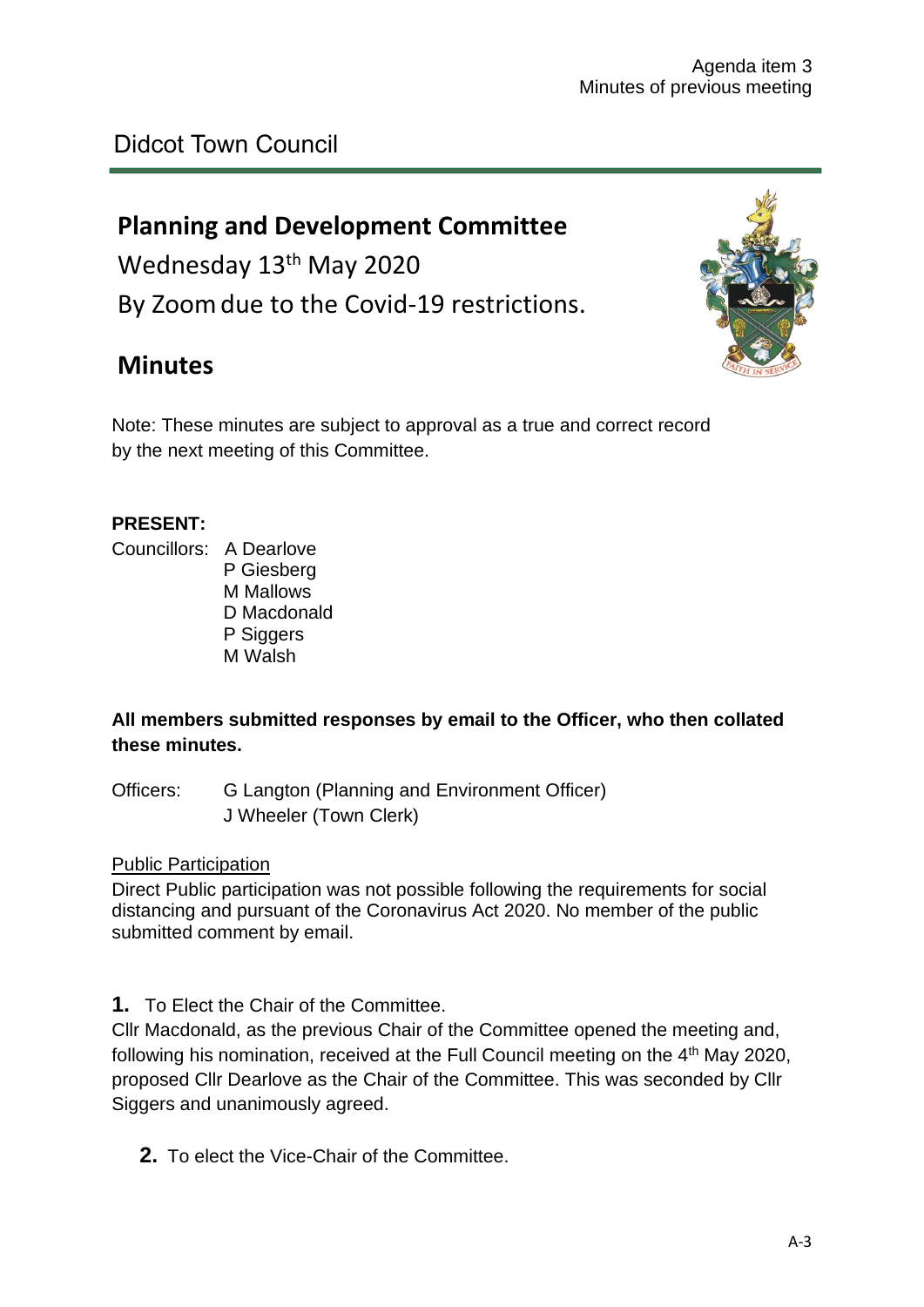Cllr Dearlove, following her nomination, received at the Full Council meeting on the 4<sup>th</sup> May 2020, sought proposals for her election as Vice-Chair of the Committee. Cllr Macdonald proposed herself, Cllr Dearlove seconded and the meeting unanimously agreed.

### **3.** To receive apologies.

No member tendered their apologies.

**4.** To receive declarations of interest.

Cllr Dearlove declared that he was known to the applicant for proposal P20/S1225/FUL, who was a customer of his. He would not take part in the discussion regarding that proposal.

**5.** To note the Scheme of Delegation to Committees.

Cllr Walsh proposed, Cllr Dearlove seconded and it was resolved to propose a change to the scheme of delegation, as presented below:

### **Scheme of Delegation: Planning and Development Committee**

- a) To consider and respond to planning applications.
- b) Minor I Issues affecting the traffic, highways and transport.
- c) Minor issues arising from planning consents.
- d) To consider and respond to licensing consultations.
- e) Issues affecting the development of the Town.
- f) Naming of streets.
- g) Major issues affecting the traffic, highways and transport.
- h) Any policy issues connected with planning and development for which the Council has responsibility.

All members approved the change.

**6.** To note the Planning and Development Committee Terms of Reference. The Committee noted the Terms of Reference as presented, Cllr Dearlove confirming it was a procedural annual review.

**7.** To note the draft minutes of the meeting held via email on 22nd April 2020. Cllr Dearlove noted that Cllr Hards had contacted him with a correction to the minute 167, as follows:

"Cllr Hards an interest in Item 176 as she had received a letter of consultation from the developer, her property being within the area deemed as neighbours."

It was proposed by Cllr Macdonald, Seconded by Cllr Giesberg and resolved to approve the minutes subject to the amendment as advised. Cllr Macdonald, who had chaired the meeting would add an electronic version of her signature on being provided with the amended minute. Five members were in favour and one abstained.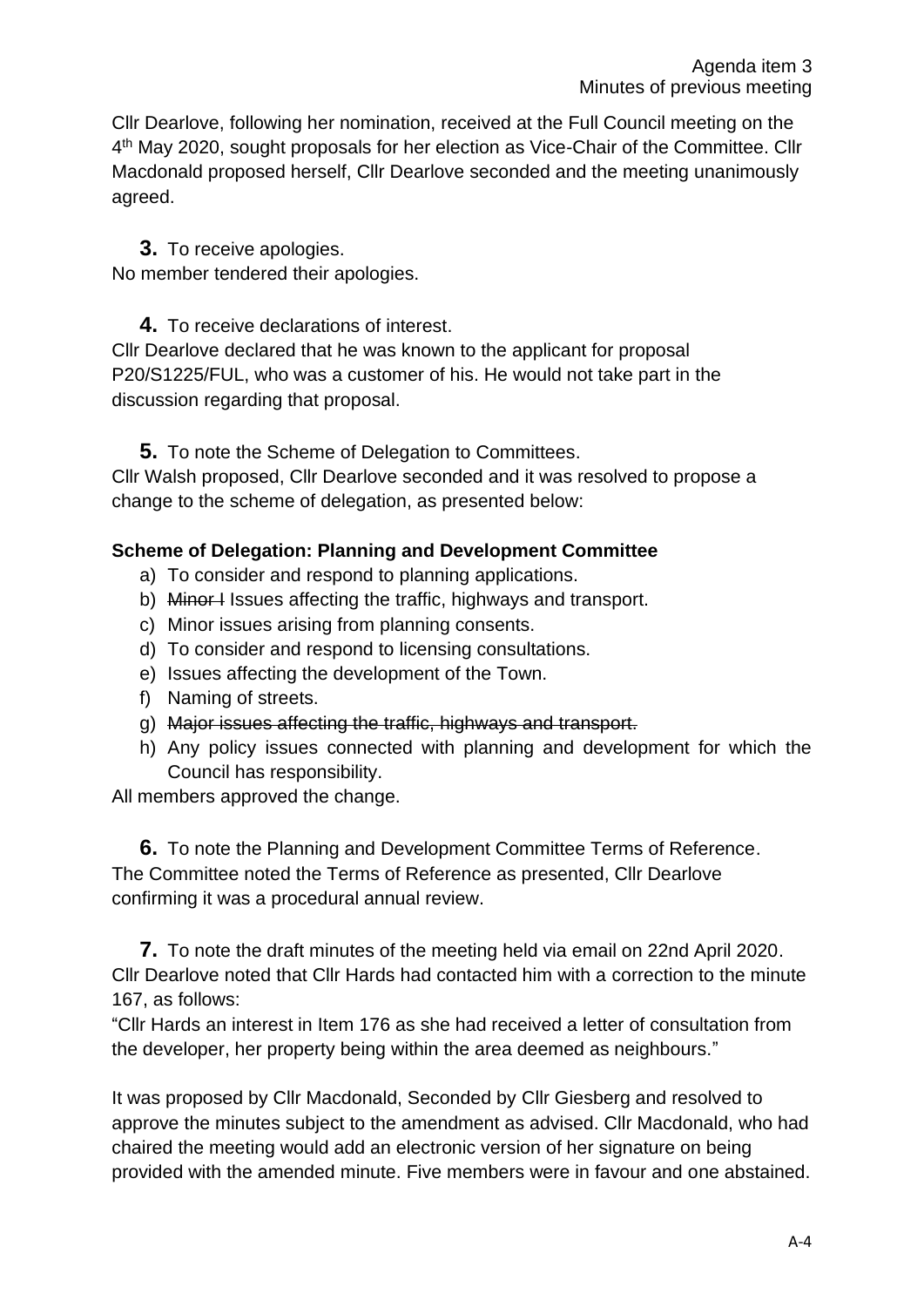**8.** Questions on the minutes as to the progress of any item (progress report). The Committee noted the report and no members had a question.

**9.** To note the letter from South Oxfordshire District Council regarding changes to the Planning process during the Covid-19 outbreak.

The Committee noted the letter and its contents. The Officer brought the Committee's attention to the decision to stop the distribution of paper planning documents. The Committee agreed to monitor the situation to see if this caused a problem.

**10.** To consider template provided by South Oxfordshire District Council for responding to planning applications.

The Committee noted the proforma. It was agreed that it could be helpful for newer members or members of the public with less experience of the planning process, giving an aide memoire to be referred to prior to a meeting of the Committee when considering the applications in private.

## **11. PLANNING APPLICATIONS**

### **Proposals for Comment**

|    |                             | <b>South Oxfordshire District Council</b>                                                                                                                                                                            |  |  |  |
|----|-----------------------------|----------------------------------------------------------------------------------------------------------------------------------------------------------------------------------------------------------------------|--|--|--|
| a) | <b>Application</b>          | P20/S1201/HH<br>64 Queensway Didcot OX11 8LU                                                                                                                                                                         |  |  |  |
|    | <b>AMENDED</b><br>Proposal  | Rear extension and raising of parapet to accommodate warm deck<br>flat roof insulation.                                                                                                                              |  |  |  |
|    | Response<br>date            | $10th$ May 2020 (extended to $15th$ May 2020)                                                                                                                                                                        |  |  |  |
|    | <b>Resolved</b><br>response | No objection. Proposed by Cllr Dearlove and seconded by Cllr<br>Macdonald, all agreed.                                                                                                                               |  |  |  |
| b) | <b>Application</b>          | P20/S1225/FUL 26 Haydon Road Didcot OX11 7JF                                                                                                                                                                         |  |  |  |
|    | <b>AMENDED</b><br>Proposal  | Variation of condition 2 (approved plans) of application<br>P19/S4698/FUL Erection of new storey-and-half dwelling to the<br>rear of 26 Haydon Road, accessed<br>via Garth Road.                                     |  |  |  |
|    | Response<br>date            | 13 <sup>th</sup> May 2020 (extended to $15th$ May 2020)                                                                                                                                                              |  |  |  |
|    | <b>Resolved</b><br>response | Cllr Dearlove did not take part in this item, having declared an<br>interest. Cllr Macdonald took the chair for this item.<br>No objection, proposed by Cllr Macdonald and seconded by Cllr<br>Giesberg, all agreed. |  |  |  |
| c) | <b>Application</b>          | P20/S1049/HH<br>26 Haydon Road Didcot OX11 7JF                                                                                                                                                                       |  |  |  |
|    | <b>AMENDED</b><br>Proposal  | Amendment No. 1 - dated 21st April 2020                                                                                                                                                                              |  |  |  |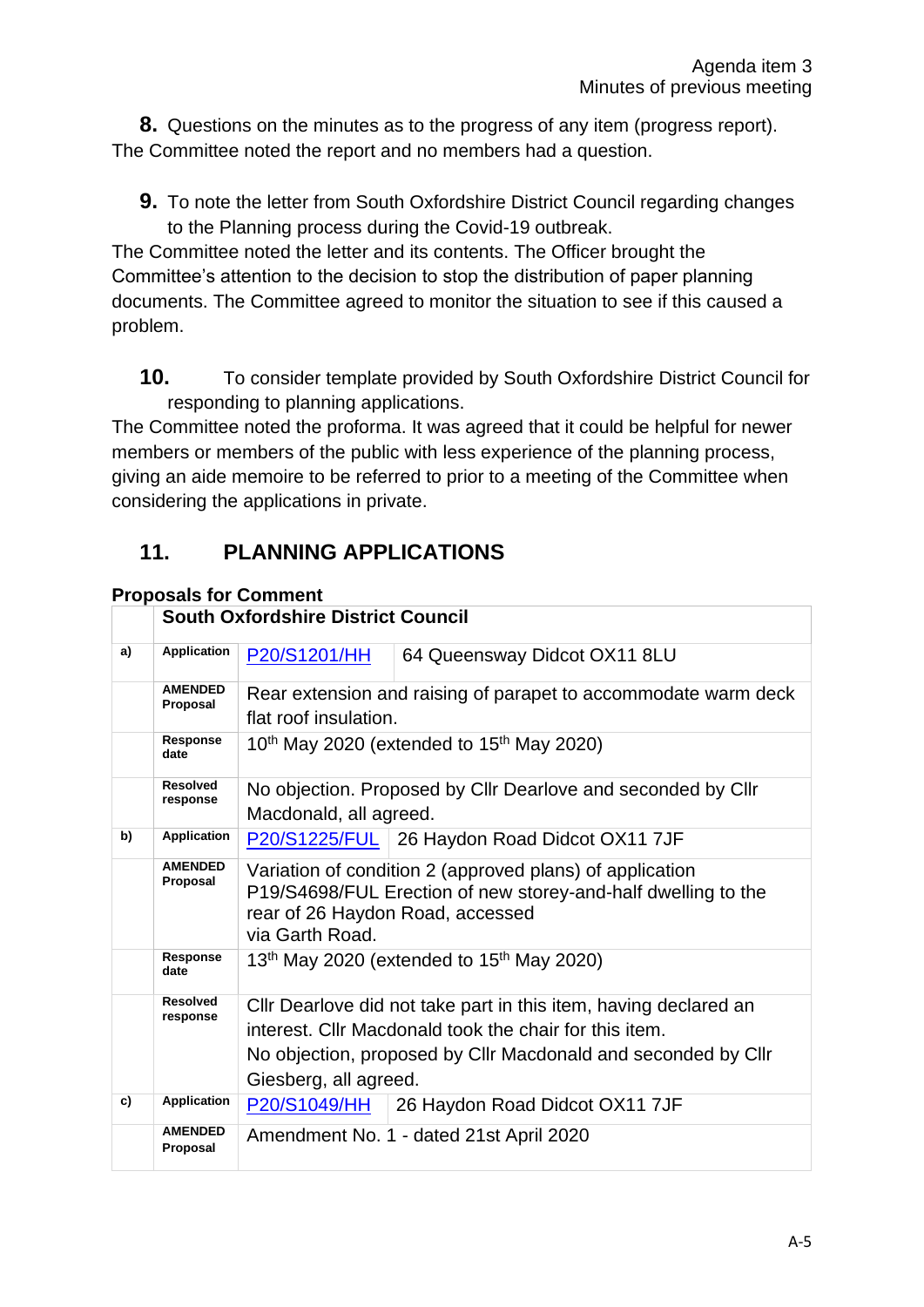|    |                             | Detached workshop to rear and first floor extension over existing                      |  |  |  |
|----|-----------------------------|----------------------------------------------------------------------------------------|--|--|--|
|    |                             | ground floor (as amended by drawing no. QNS.P01D to enlarge                            |  |  |  |
|    |                             | workshop to integrate stairs and revisions to workshop roof                            |  |  |  |
|    |                             | received on 21 April 2020.)                                                            |  |  |  |
|    | Response<br>Date            | 5 <sup>th</sup> May 2020 (extended to 15 <sup>th</sup> May 2020)                       |  |  |  |
|    | <b>Resolved</b>             | No objection, proposed by Cllr Walsh and seconded by Cllr                              |  |  |  |
|    | response                    | Dearlove, all agreed.                                                                  |  |  |  |
| d) | <b>Application</b>          | P20/S1282/HH<br>58 Queensway Didcot OX11 8LU                                           |  |  |  |
|    |                             |                                                                                        |  |  |  |
|    | Proposal                    | Proposed ground floor front extension                                                  |  |  |  |
|    | Response<br>date            | 15 <sup>th</sup> May 2020                                                              |  |  |  |
|    | <b>Resolved</b><br>response | No objection, proposed by Cllr Giesberg and seconded by Cllr<br>Macdonald, all agreed. |  |  |  |
| e) | <b>Application</b>          | <b>P20/S1313/HH</b><br>3 Balmoral Road Didcot OX11 8TZ                                 |  |  |  |
|    | Proposal                    | Extension to rear and loft conversion.                                                 |  |  |  |
|    | Response                    | 15 <sup>th</sup> May 2020                                                              |  |  |  |
|    | date                        |                                                                                        |  |  |  |
|    | <b>Resolved</b><br>response | No objection, proposed by Cllr Dearlove, seconded by Cllr Mallows,                     |  |  |  |
|    |                             | all agreed.                                                                            |  |  |  |
| f) | <b>Application</b>          |                                                                                        |  |  |  |
|    |                             | 52 Edinburgh Drive Didcot OX11 7HT<br>P20/S1363/HH                                     |  |  |  |
|    | Proposal                    | Two storey rear extension, Single storey porch to front, extended                      |  |  |  |
|    |                             | dropped kerb.                                                                          |  |  |  |
|    | Response                    | 22 <sup>nd</sup> May 2020                                                              |  |  |  |
|    | date                        |                                                                                        |  |  |  |
|    | <b>Resolved</b>             | No objection, proposed by Cllr Mallows and seconded by Cllr                            |  |  |  |
|    | Response                    | Siggers, all agreed.                                                                   |  |  |  |
|    |                             |                                                                                        |  |  |  |
| g) | <b>Application</b>          | P20/S1501/HH<br>6 Meadow Way Didcot OX11 0AU                                           |  |  |  |
|    | Proposal                    | Demolition of existing garage and erection of a single-storey                          |  |  |  |
|    |                             | extension to the side of the property                                                  |  |  |  |
|    | <b>Response</b><br>Date     | 29th May 2020                                                                          |  |  |  |
|    | <b>Resolved</b>             | No objection, proposed by Cllr Dearlove and seconded by Cllr                           |  |  |  |
|    | Response                    | Giesberg, all agreed.                                                                  |  |  |  |
|    |                             |                                                                                        |  |  |  |
| h) | <b>Application</b>          | 30 Usk Way Didcot OX11 7SQ<br>P20/S1466/HH                                             |  |  |  |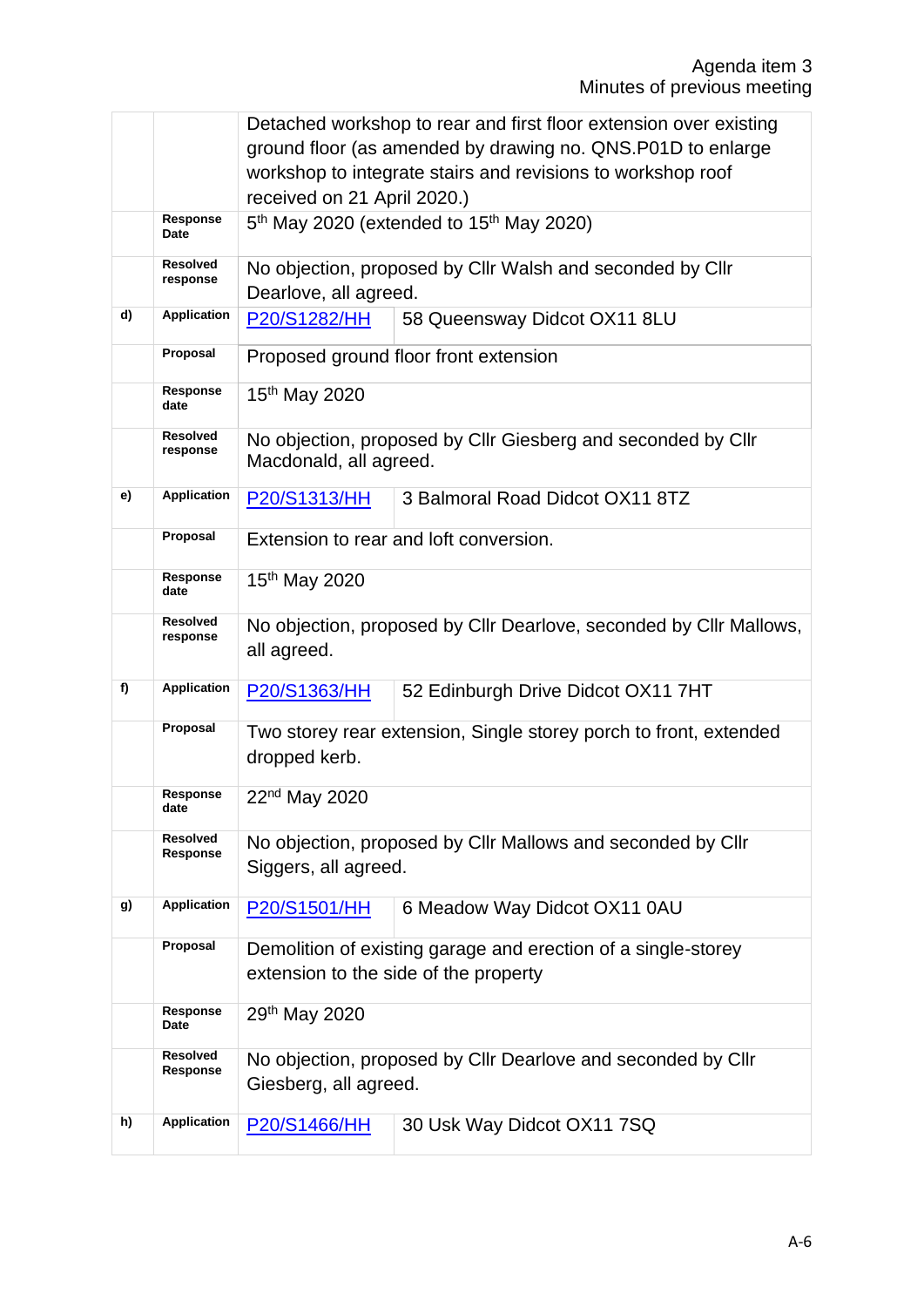| Proposal                    | Conversion and extension of existing garage to form disabled<br>accommodation.       |
|-----------------------------|--------------------------------------------------------------------------------------|
| Response<br>Date            | 29 <sup>th</sup> May 2020                                                            |
| <b>Resolved</b><br>response | No objection, proposed by Cllr Giesberg and seconded by Cllr<br>Siggers, all agreed. |

### **12. Proposals to note only**

The Council noted the below applications.

|             | <b>South Oxfordshire District Council</b> |                                                                                     |  |  |
|-------------|-------------------------------------------|-------------------------------------------------------------------------------------|--|--|
| I)          | <b>Application</b>                        | <b>P20/S1185/PDH</b><br>11 Abbott Road Didcot Oxon OX11 8JB                         |  |  |
|             | Proposal                                  | Conservatory                                                                        |  |  |
|             | Related<br><b>Applications</b>            | N/A                                                                                 |  |  |
| $\parallel$ | <b>Application</b>                        | P20/S1431/N5B<br>124 Broadway Didcot OX11 8AD                                       |  |  |
|             | Proposal                                  | Change of use from Class A2 to Class C3 together with minor<br>external alterations |  |  |
|             | Related<br><b>Applications</b>            | N/A                                                                                 |  |  |

## **13. APPLICATIONS FOR CERTIFICATES OF LAWFUL DEVELOPMENT**

The Council noted the below application.

| a) | Application | P20/S1484/LDP   48 Brasenose | <b>Road Didcot</b><br><b>OX117BN</b>                              |
|----|-------------|------------------------------|-------------------------------------------------------------------|
|    | Proposal    |                              | Demolish existing rear conservatory. Erection of a rear extension |

## **14. APPLICATIONS APPROVED**

The Council noted the below listed planning approvals.

| <b>Didcot Town Council's</b><br>recommendation | <b>Planning</b><br><b>Application</b><br><b>Number</b> | <b>Proposal and Address</b>                                                     |  |
|------------------------------------------------|--------------------------------------------------------|---------------------------------------------------------------------------------|--|
| No objection.                                  | <b>P20/S0720/HH</b>                                    | Dropped kerb and proposed<br>driveway.<br><b>11 Warner Crescent Didcot Oxon</b> |  |
|                                                |                                                        | <b>OX11 8JY</b>                                                                 |  |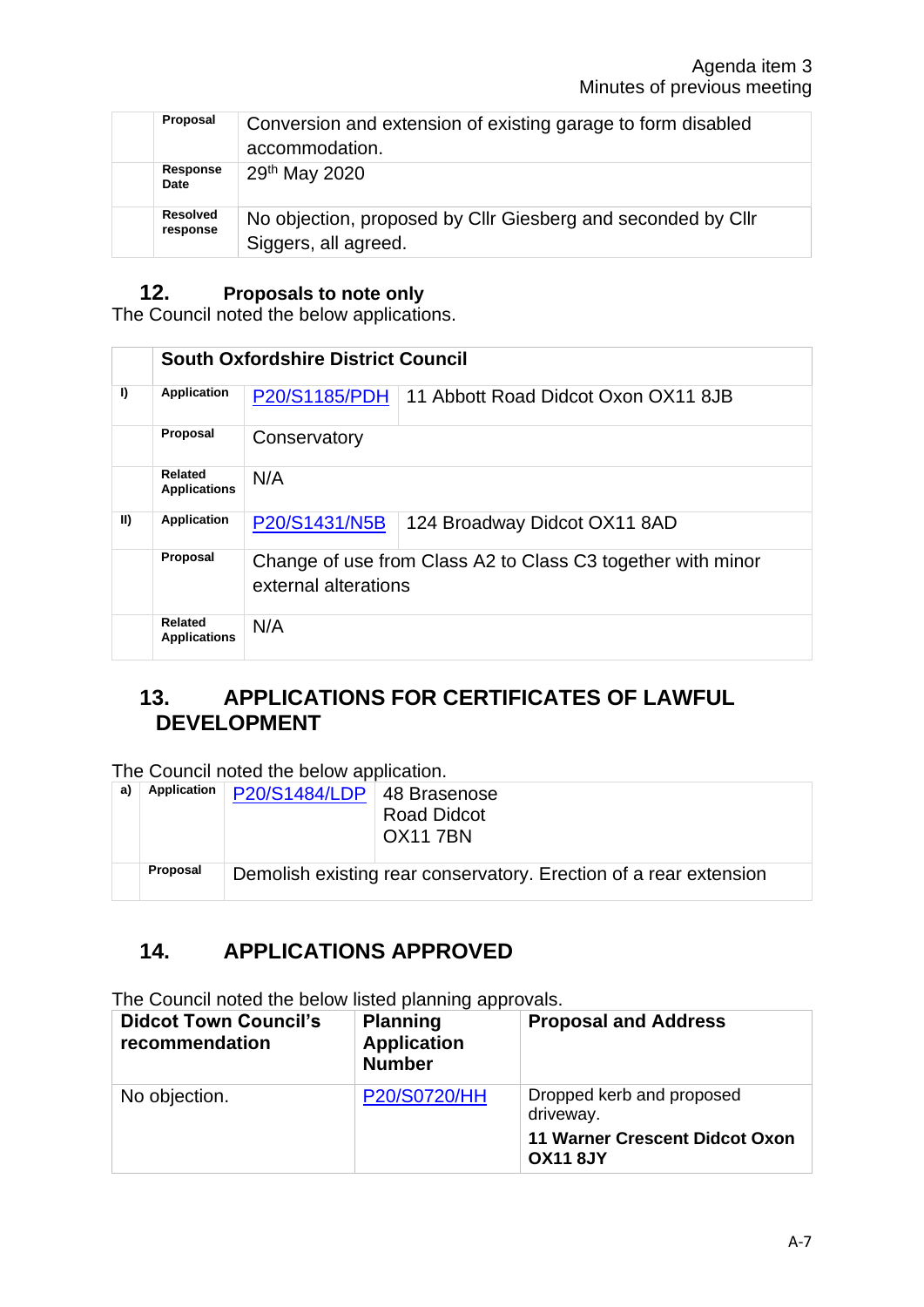| No objection.                                                                                                                                                                                                  | P20/S0575/HH         | Retrospective application for<br>adjustment to boundary wall fronting<br>the highway from 1.2m brick with<br>0.6m railing above (total height<br>1.8m), to be replaced with 1.8m<br>high brick wall in same location. (As<br>amended by corrected elevation<br>and wall drawings received 5th<br>March 2020).<br>1 Juniper Way Didcot OX11 6AA |
|----------------------------------------------------------------------------------------------------------------------------------------------------------------------------------------------------------------|----------------------|------------------------------------------------------------------------------------------------------------------------------------------------------------------------------------------------------------------------------------------------------------------------------------------------------------------------------------------------|
| No objection.                                                                                                                                                                                                  | <b>P20/S0607/FUL</b> | Variation of condition 2 (drawings) -<br>replacement of hedge with a fence<br>and new porch design on<br>application ref. P17/S2759/FUL<br>(Construction of two bedroom<br>detached house with associated<br>vehicle access and parking).<br>23 Mereland Road Didcot OX11<br>8AR                                                               |
| No objection.                                                                                                                                                                                                  | P20/S0689/A          | Replacement of existing ATM<br>signage<br><b>HSBC, 186 Broadway Didcot</b><br><b>OX11 8RP</b>                                                                                                                                                                                                                                                  |
| No objection.                                                                                                                                                                                                  | P20/S0589/HH         | Single storey extension to the front<br>of the property. To increase lounge<br>size and add a downstairs<br>cloakroom.<br>56 Freeman Road Didcot Oxon<br><b>OX117DD</b>                                                                                                                                                                        |
| No objection.                                                                                                                                                                                                  | P20/S0640/HH         | Single storey rear extension with<br>glazed rooflight.<br>12 Guelder Rose Didcot OX11<br>6FW                                                                                                                                                                                                                                                   |
| No objection.<br><b>Comment: The Council notes</b><br>that the first floor flat requires a<br>significant amount of obscured<br>glazing and that this would<br>reduce the available light in that<br>property. | <b>P20/S0527/FUL</b> | Proposed two storey residential<br>building to create two one-bedroom<br>flats with associated parking and<br>landscaping.<br>Land adjacent to 174 Wantage<br><b>Road Didcot OX11 0AH</b>                                                                                                                                                      |

# **15. APPLICATIONS REFUSED**

The Council noted the below listed planning proposals had been refused permission.

| <b>Didcot Town Council's</b><br>recommendation | <b>Planning Application</b><br><b>Number</b> | <b>Address</b>                                        |
|------------------------------------------------|----------------------------------------------|-------------------------------------------------------|
| Objection (initial application)                | <b>P20/S0412/FUL</b>                         | Erection of one additional<br>dwelling (as amended by |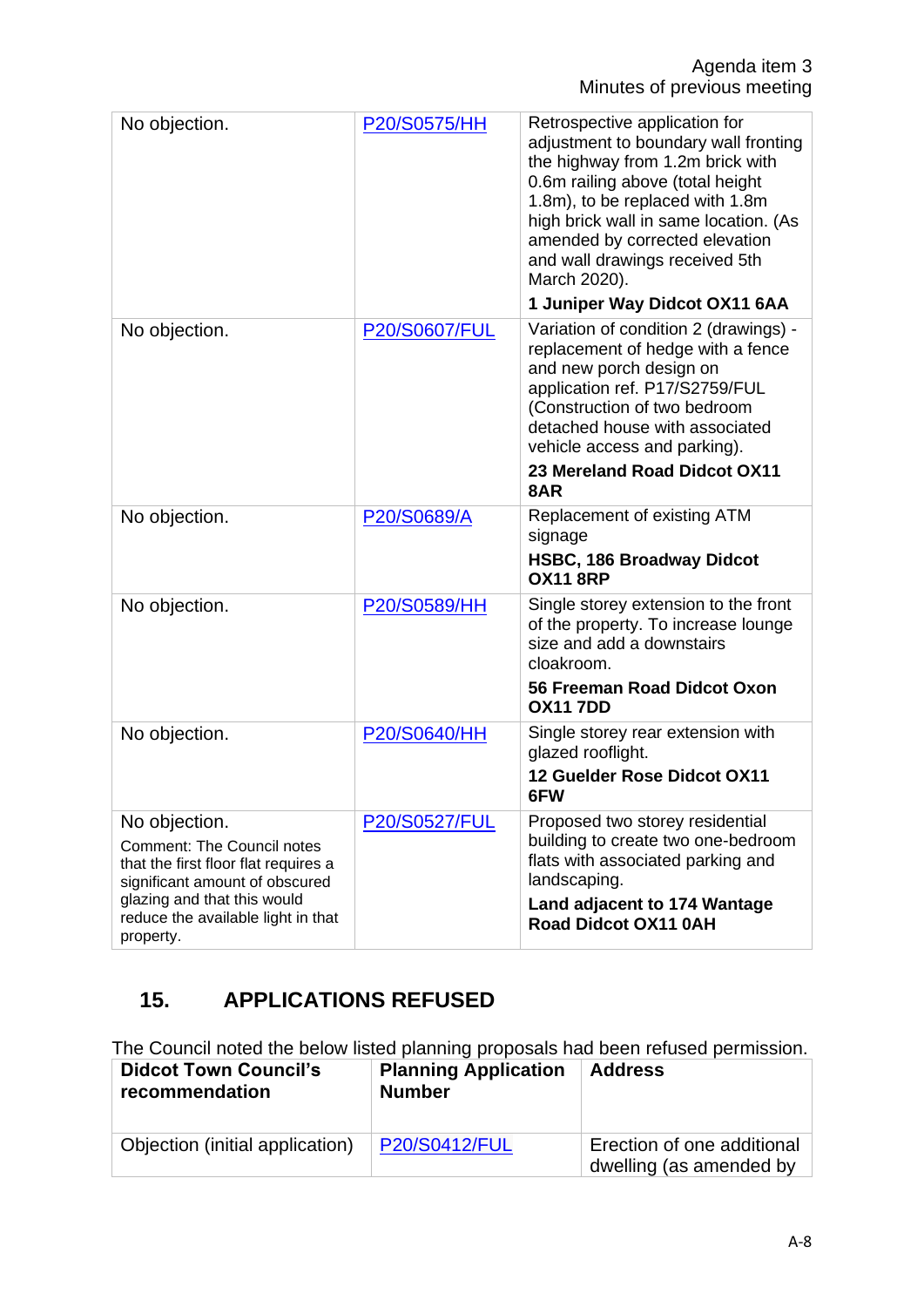| No objection with comments | revised site plan including                                        |
|----------------------------|--------------------------------------------------------------------|
| (to amendment)             | visibility splays).                                                |
|                            | Land adjacent to 105<br><b>Queensway Didcot</b><br><b>OX11 8SN</b> |

## **16. APPLICATIONS WITHDRAWN**

The Council noted that no applications had been withdrawn.

| <b>Didcot Town Council's</b><br>recommendation | <b>Planning Application</b><br><b>Number</b> | <b>Address</b> |
|------------------------------------------------|----------------------------------------------|----------------|
| <b>None</b>                                    |                                              |                |

## **17. APPLICATIONS REFERRED**

The Council noted that no applications had been referred.

| <b>Didcot Town</b><br>Council's<br>recommendation | <b>Planning</b><br><b>Application</b><br><b>Number</b> | <b>Address</b> | <b>South</b><br><b>Oxfordshire</b><br><b>District Council</b><br>Officer's<br>recommendation |
|---------------------------------------------------|--------------------------------------------------------|----------------|----------------------------------------------------------------------------------------------|
| <b>None</b>                                       |                                                        |                |                                                                                              |

**The meeting closed at 20:31.**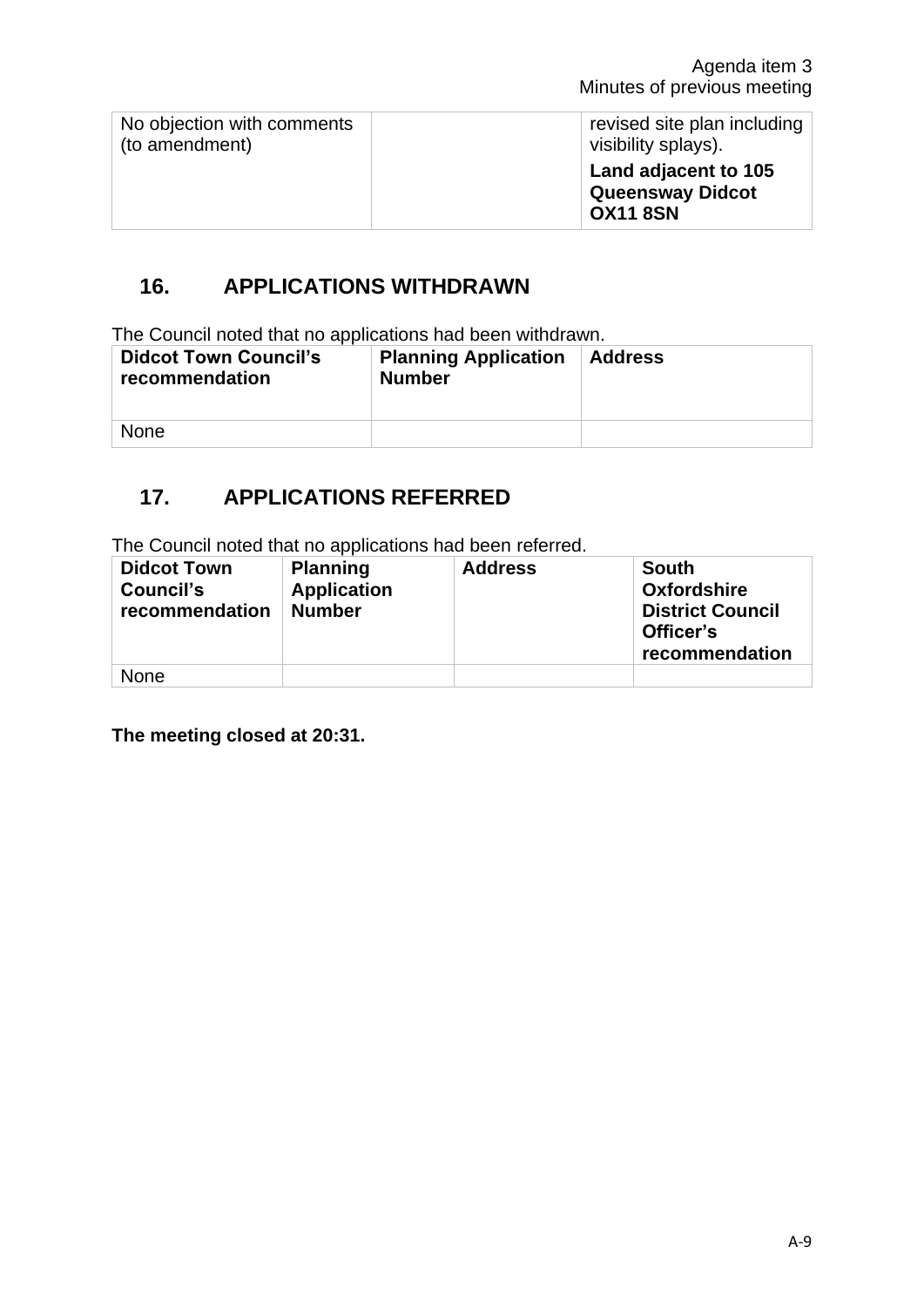# **4. Progress report**

| <b>Minute</b>          | <b>Progress</b>                      | <b>Next</b><br><b>Steps</b> | Responsible |
|------------------------|--------------------------------------|-----------------------------|-------------|
| 13.05.2020<br>meeting: | All responses submitted as resolved. | N/A                         | N/A         |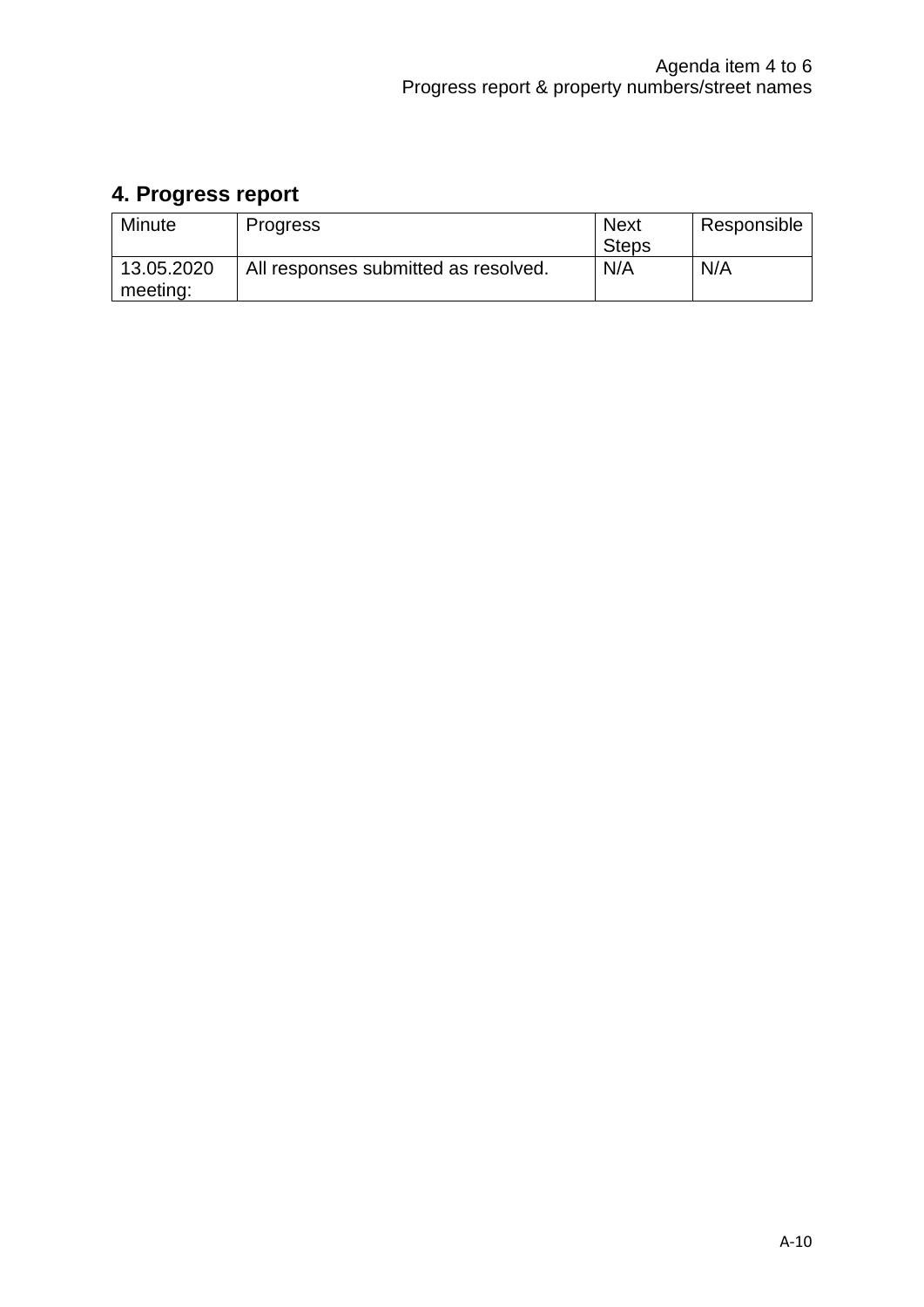## **5. To note the erection of 2 flats to be numbered: 172A and 172B Wantage Road, DIDCOT OX11 0AH**

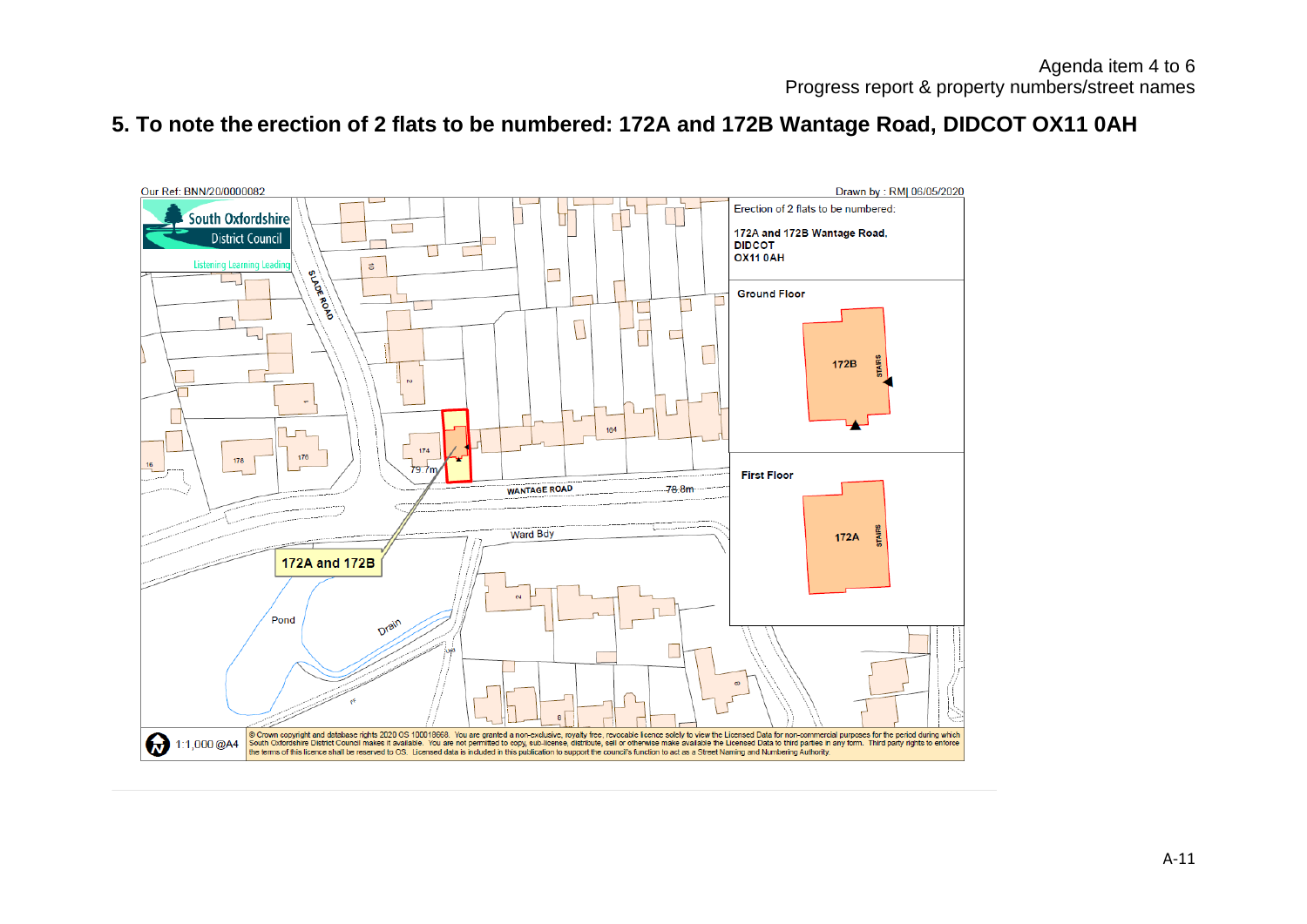## **6. To note Conversion of property known as: 208A Broadway to 3 flats to be known as: 208A, 208B and 208C Broadway, DIDCOT OX11 8RN**

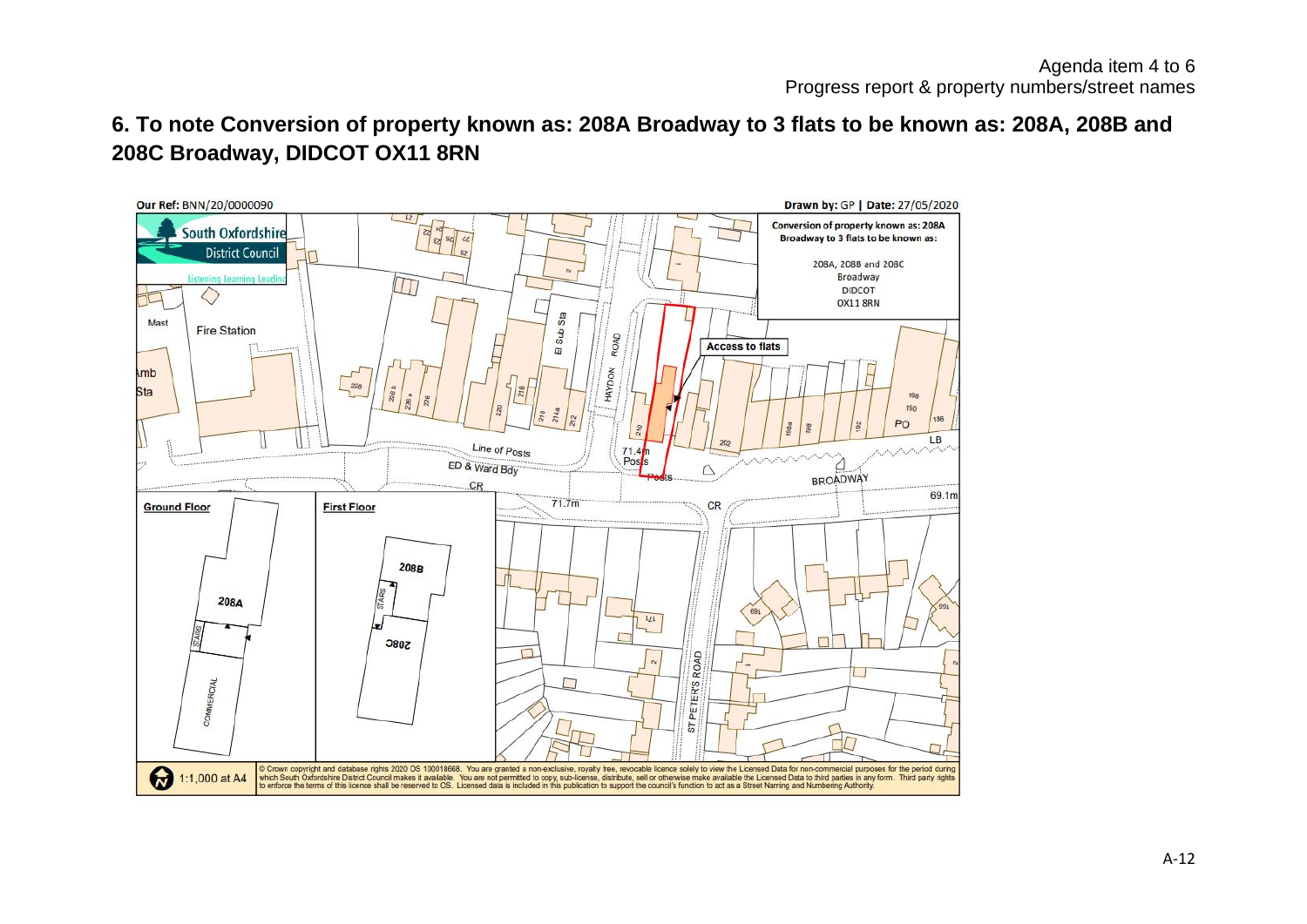## **7. PLANNING APPLICATIONS**

### **Proposals for Comment**

|    |                            | <b>South Oxfordshire District Council</b>                                                                                                                                                                                                                                                                    |                                                    |  |  |
|----|----------------------------|--------------------------------------------------------------------------------------------------------------------------------------------------------------------------------------------------------------------------------------------------------------------------------------------------------------|----------------------------------------------------|--|--|
| a) | <b>Application</b>         | <b>P20/S1430/HH</b>                                                                                                                                                                                                                                                                                          | 29 Slade Road Didcot OX11 7AR                      |  |  |
|    | Proposal                   | Proposed rear extension                                                                                                                                                                                                                                                                                      |                                                    |  |  |
|    | Response<br>date           | 5 June 2020                                                                                                                                                                                                                                                                                                  |                                                    |  |  |
| b) | <b>Application</b>         | <b>P20/S1464/HH</b>                                                                                                                                                                                                                                                                                          | 18 Rookery Court Didcot OX11 6AU                   |  |  |
|    | Proposal                   | Loft conversion and rear extension.                                                                                                                                                                                                                                                                          |                                                    |  |  |
|    | Response<br>date           | 5 June 2020                                                                                                                                                                                                                                                                                                  |                                                    |  |  |
| c) | <b>Application</b>         | <b>P20/S1049/HH</b>                                                                                                                                                                                                                                                                                          | 58 Queensway Didcot OX11 8LU                       |  |  |
|    | <b>AMENDED</b><br>Proposal | Amendment No. 2 - dated 14th May 2020<br>Detached workshop to rear and first floor extension over existing<br>ground floor (as amended by drwng no. QNS.P01D, received on 21<br>April 2020, and QNS.P01E received on 14 May 2020, to enlarge<br>workshop to integrate stairs and revisions to workshop roof) |                                                    |  |  |
|    | Response<br>date           | 5 June 2020                                                                                                                                                                                                                                                                                                  |                                                    |  |  |
| d) | <b>Application</b>         | P20/S1577/O<br>Land at Lady Grove Didcot OX11 9BP                                                                                                                                                                                                                                                            |                                                    |  |  |
|    | Proposal                   | Outline application for up to 176 dwellings including public open<br>space comprising a country park, a LEAP and additional Green<br>Infrastructure provision with all matters reserved other than access.                                                                                                   |                                                    |  |  |
|    | Response<br>Date           | 10 June 2020                                                                                                                                                                                                                                                                                                 |                                                    |  |  |
| e) | <b>Application</b>         | <b>P20/S1655/FUL</b>                                                                                                                                                                                                                                                                                         | Land south of A4130 Didcot                         |  |  |
|    | Proposal                   | Application for temporary site access from A4130 to be used for<br>construction traffic only for duration of S278 works at primary<br>access (approved under Outline permission P16/S3609/O).                                                                                                                |                                                    |  |  |
|    | Response<br>date           | 12 June 2020                                                                                                                                                                                                                                                                                                 |                                                    |  |  |
| f) | <b>Application</b>         | <b>P20/S1000/HH</b>                                                                                                                                                                                                                                                                                          | 16 Venners Water Didcot OX11 7PT                   |  |  |
|    | Proposal                   | P16/S1020/HH                                                                                                                                                                                                                                                                                                 | Two storey side extension amendment to application |  |  |
|    | Response<br>date           | 13 June 2020                                                                                                                                                                                                                                                                                                 |                                                    |  |  |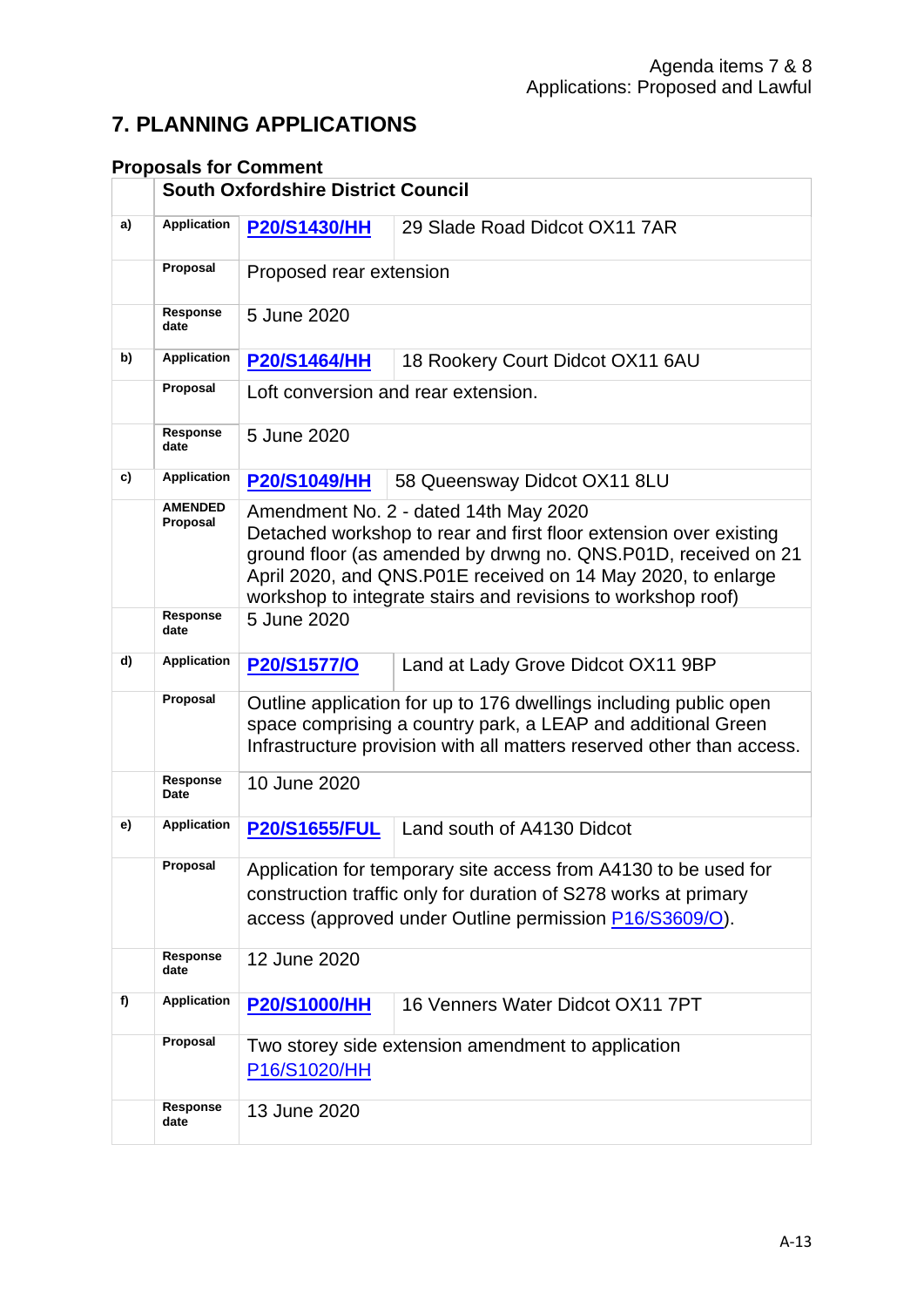|    |                    | <b>Oxfordshire County Council</b>                                                                                                                                                                                                                                                                                                                                                                                                                                                                                  |                                                                       |  |  |
|----|--------------------|--------------------------------------------------------------------------------------------------------------------------------------------------------------------------------------------------------------------------------------------------------------------------------------------------------------------------------------------------------------------------------------------------------------------------------------------------------------------------------------------------------------------|-----------------------------------------------------------------------|--|--|
| i) | <b>Application</b> | JaC/12.6.189                                                                                                                                                                                                                                                                                                                                                                                                                                                                                                       | A4130 (Didcot) - Proposed Toucan Crossing                             |  |  |
|    | Proposal           | Oxfordshire County Council proposes, as a result of the new<br>housing development adjacent to the A4130, to construct the<br>following feature within north Didcot to help improve pedestrian and<br>pedal cyclist safety:<br>A Toucan crossing (signal-controlled crossing for use by both<br>pedestrians and pedal cyclists) at the following location:<br>A4130 (Northeast) – approx. 40m west of its roundabout junction<br>with Mersey Way.                                                                  |                                                                       |  |  |
|    | Response<br>date   | 5 June 2020                                                                                                                                                                                                                                                                                                                                                                                                                                                                                                        |                                                                       |  |  |
| j) | <b>Application</b> | CM.12.6.189                                                                                                                                                                                                                                                                                                                                                                                                                                                                                                        | Diamond Drive & Larch Drive (GWP, Didcot)<br><b>Proposed Bus Gate</b> |  |  |
|    | Proposal           | Oxfordshire County Council proposes introduce a Bus only 'gate'<br>between the southern part of Diamond Drive & the northern part of<br>Larch Drive in the Great Western Park residential development in<br>Didcot. The proposals will allow for use by bus services and pedal<br>cyclists (other 'standard' exemptions apply) and is aimed at<br>preventing through traffic as well as ensuring local buses can<br>service the southern neighbourhood effectively. Specifically, the<br>proposals are as follows: |                                                                       |  |  |
|    |                    | introduce a 12m long Bus only 'gate' between the southern part of<br>Diamond Drive & the northern part of Larch Drive, a point 30m<br>north of the junction with Willow End,                                                                                                                                                                                                                                                                                                                                       |                                                                       |  |  |
|    |                    | the Bus Lane is for use by buses & pedal cycles only, with all other<br>vehicles prohibited except for emergency vehicles & essential<br>services,                                                                                                                                                                                                                                                                                                                                                                 |                                                                       |  |  |
|    |                    | access will be managed by a Hydraulic Bollard in the centre of the<br>carriageway, accompanied by a static bollard on the eastern side,<br>and a collapsible bollard on the western side. Appropriate traffic<br>signs will be displayed.                                                                                                                                                                                                                                                                          |                                                                       |  |  |
|    | Response<br>date   | 19 June 2020                                                                                                                                                                                                                                                                                                                                                                                                                                                                                                       |                                                                       |  |  |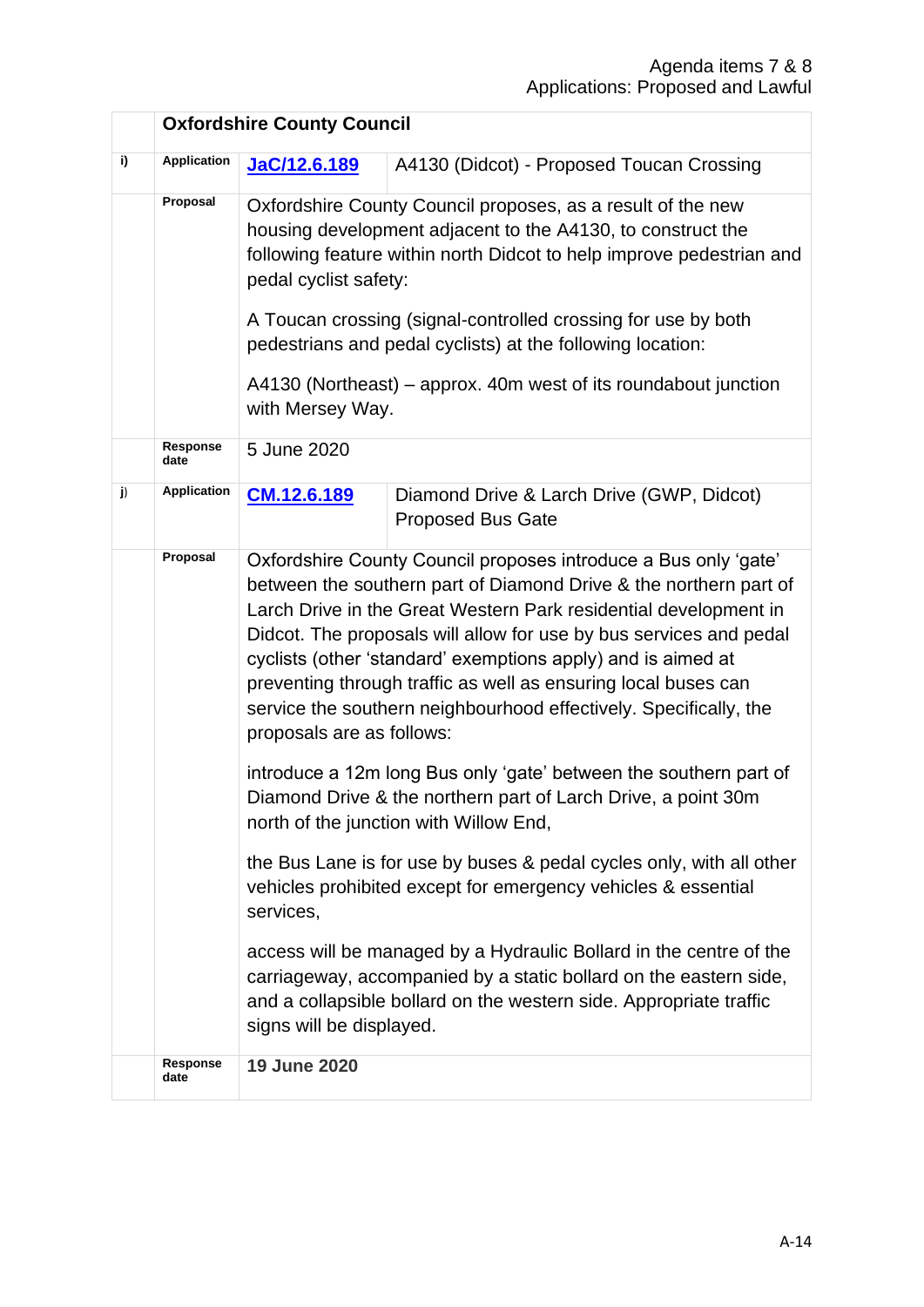## **8. APPLICATIONS FOR CERTIFICATES OF LAWFUL**

## **DEVELOPMENT**

| A) | Application | P20/S1536/PDH 25 Blackwater Way Didcot OX11 7RL                                    |
|----|-------------|------------------------------------------------------------------------------------|
|    | Proposal    | Demolition of existing conservatory and replacing with single storey<br>extension. |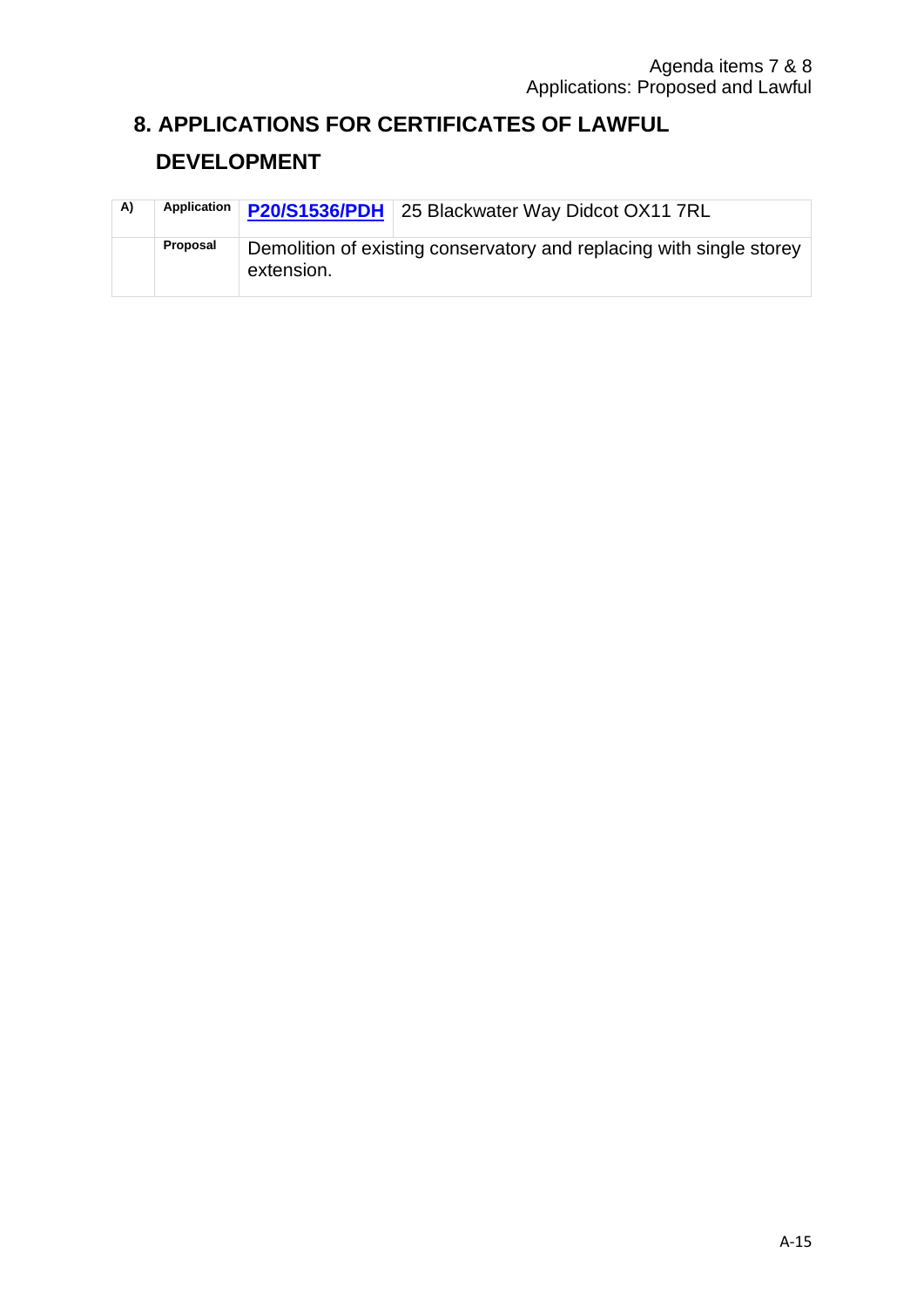## **9. APPLICATIONS APPROVED**

| <b>South Oxfordshire</b>                                                                                                                                                                                                                                                       |                                           |                                                                                                                                                                                                                                                                                                                                                 |  |
|--------------------------------------------------------------------------------------------------------------------------------------------------------------------------------------------------------------------------------------------------------------------------------|-------------------------------------------|-------------------------------------------------------------------------------------------------------------------------------------------------------------------------------------------------------------------------------------------------------------------------------------------------------------------------------------------------|--|
| <b>Didcot Town Council's</b>                                                                                                                                                                                                                                                   | <b>Planning</b>                           | <b>Proposal and Address</b>                                                                                                                                                                                                                                                                                                                     |  |
| recommendation                                                                                                                                                                                                                                                                 | <b>Application Number</b>                 |                                                                                                                                                                                                                                                                                                                                                 |  |
| No objection.                                                                                                                                                                                                                                                                  | <b>P20/S0614/RM</b>                       | Reserved Matters application following Outline approval<br>P16/S3609/O for                                                                                                                                                                                                                                                                      |  |
| Comment:                                                                                                                                                                                                                                                                       |                                           |                                                                                                                                                                                                                                                                                                                                                 |  |
| The Council welcomes the alteration of the route<br>of the proposed path, though notes its concern                                                                                                                                                                             |                                           | alternative landscape proposals pursuant to outline<br>permission.                                                                                                                                                                                                                                                                              |  |
| that the path may still affect the roots of the<br>protected oak tree. NO DIG design, tree<br>protection measures and landscaping, all<br>approved under P18/S0719/RM need to be strictly<br>adhered to in this latest application, as<br>recommended by the forestry officer. |                                           | Site Location: Land south of A4130 Didcot                                                                                                                                                                                                                                                                                                       |  |
| No objection.                                                                                                                                                                                                                                                                  | <b>P20/S0827/FUL &amp;</b><br>P20/S0829/A | The retrospective application for consent to display<br>advertisement associated with an ATM installed through a<br>secure panel to right hand side of the shop entrance (as<br>amended by revised Design Access Statement to remove<br>'blue halo' surround light received on 1 Apr 2020).<br>Site Location: 1 Greenfinch Road Didcot OX11 6BG |  |
| No objection                                                                                                                                                                                                                                                                   | <b>P20/S0953/FUL</b>                      | Conversion of single residential unit into 3 self-contained<br>flats, with the addition of two windows to the west elevation<br>ground and first floor. (As amended by revised location and<br>block altering parking arrangements received 16 April 2020).<br>Site Location: 208 Broadway Didcot OX11 8RN                                      |  |
| No objection                                                                                                                                                                                                                                                                   | <b>P20/S1109/HH</b>                       | Single storey summer house in rear garden.                                                                                                                                                                                                                                                                                                      |  |
|                                                                                                                                                                                                                                                                                |                                           | Site Location: 20 Abbott Close Didcot OX11 8HX                                                                                                                                                                                                                                                                                                  |  |
| No objection                                                                                                                                                                                                                                                                   | P20/S1173/O                               | Proposed erection of a 3 bedroom bungalow.                                                                                                                                                                                                                                                                                                      |  |
|                                                                                                                                                                                                                                                                                |                                           | Site Location: 102 Norreys Road Didcot OX11 0AN                                                                                                                                                                                                                                                                                                 |  |